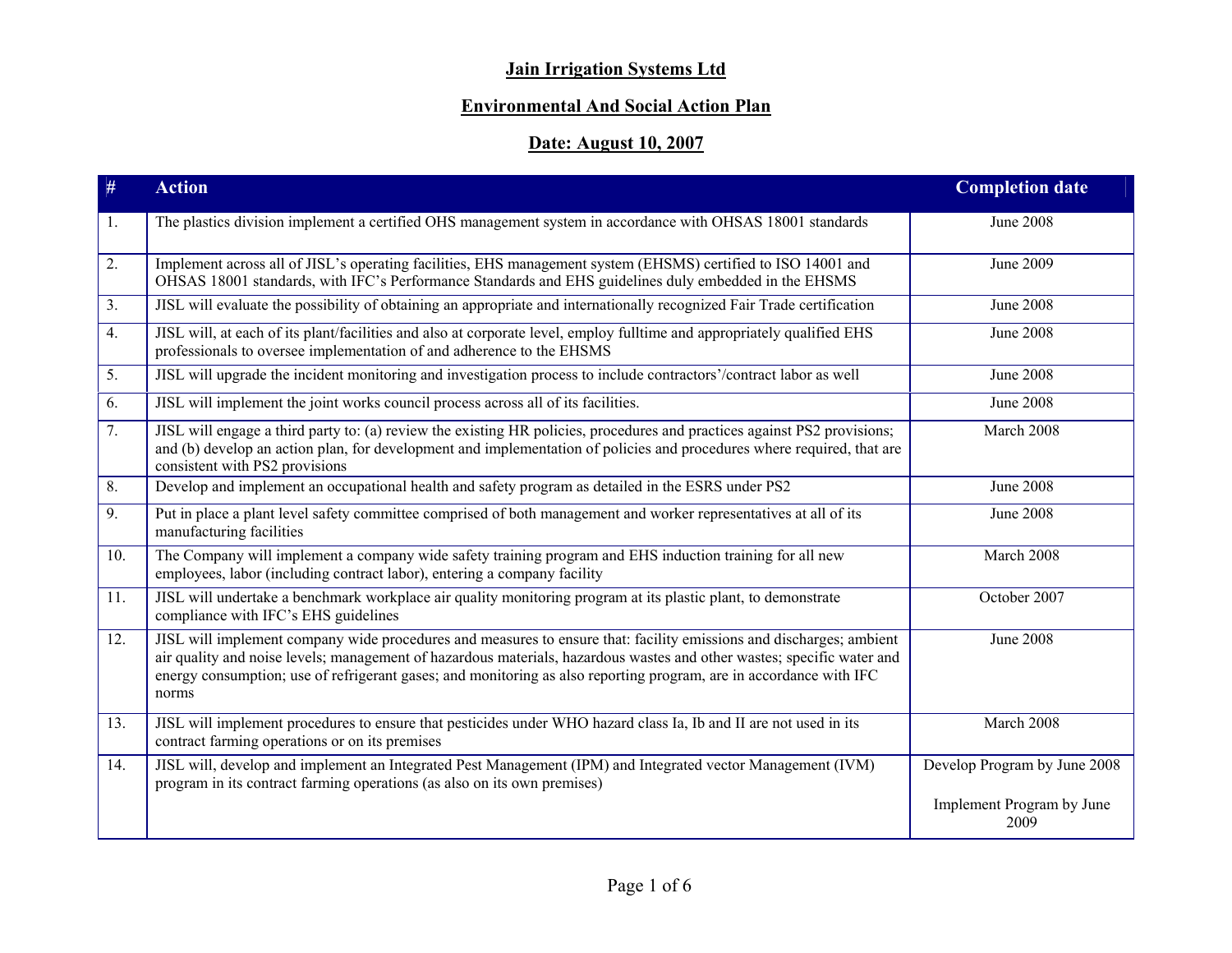| #   | <b>Action</b>                                                                                                                                                                | <b>Completion date</b> |
|-----|------------------------------------------------------------------------------------------------------------------------------------------------------------------------------|------------------------|
| 15. | JISL will implement a program to build farmer awareness on and to encourage farmers, to adopt IPM, IVM abd safe<br>pesticide handling techniques.                            | June 2008              |
| 16. | JISL will develop and disseminate to contract farmers a Pesticide Handling/Management Guideline consistent with<br>IFC Performance Standard 3 requirements                   | June 2008              |
| 17. | JISL will implement procedures, in accordance with international good practices, to mitigate risk of occupational<br>exposure to these fumigants                             | October 2008           |
| 18. | JISL will develop and implement a Security Personnel procedure, consistent with IFC Performance Standard 4<br>requirements                                                   | June 2008              |
| 19. | Prepare and implement an onsite and offsite disaster management plan and link it to the district emergency response<br>plan                                                  | June 2008              |
| 20. | JISL will develop, implement and communicate to the contract farmers, a formalized grievance redress process, for<br>receiving and responding to contract farmers grievances | June 2008              |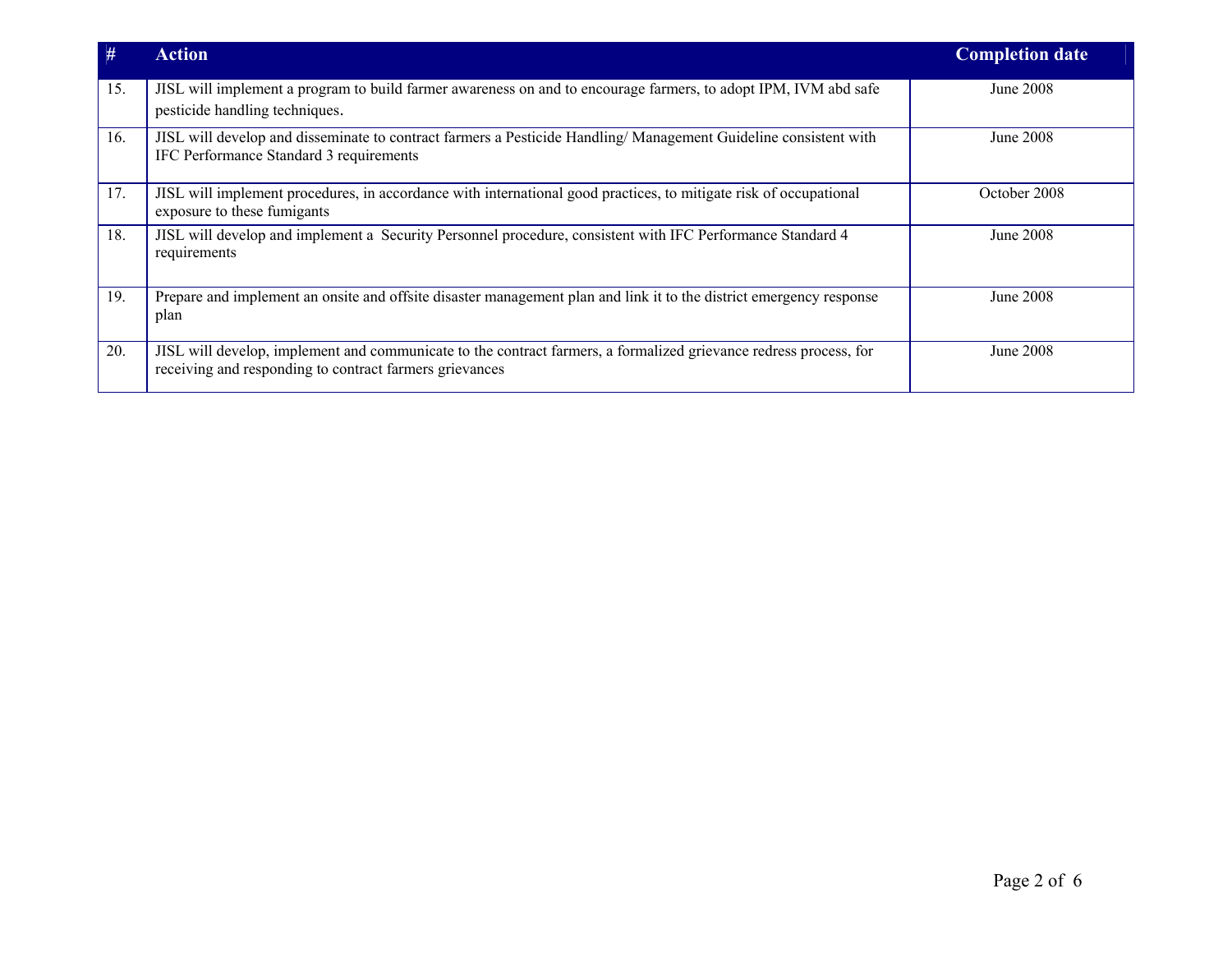## **JAIN IRRIGATION SYSTEMS LIMITED SUMMARY REPORT PROJECT ENVIRONMENT AND SOCIAL RISK MANANGEMENT August 13, 2007**

## *Project Description*

Jain Irrigation Systems Ltd. ("JISL" or the "Company") is India's largest provider of micro-irrigation systems ("MIS"). In addition to MIS, the Company is also a leading producer of plastic sheets, pipes and fittings, and processed fruits and vegetables. JISL is one of India's largest integrated agribusiness players with operations spanning the agricultural value chain. While the Company's headquarters are located in Jalgaon in the western Indian state of Maharashtra, JISL operates over 10 production facilities for MIS, plastic pipes, plastic sheets, dehydrated vegetables and processed fruits in the Indian states of Maharashtra, Andhra Pradesh, Tamil Nadu and Gujarat. The Company has also invested in companies overseas, such as the United States and Israel. The Company is planning an investment program to: (a) expand its micro irrigation and food processing facilities; and (b) undertake domestic and overseas acquisitions.

### *Description of key Environmental and Social Issues and Mitigation*

An Environmental and Social Assessment was undertaken with reference to IFC's Performance Standards, in the context of a proposed IFC investment in the project. This document draws upon the Environment and Social Review Summary prepared by IFC as part of its appraisal process.

JISL has plans in place to address environmental and social impacts and to ensure that the proposed project will, upon implementation of the specific agreed measures, comply with applicable environmental, health and safety and social requirements, including: host country environmental, health, safety and labor laws; and the IFC Social and Environmental Performance Standards. The information about how these potential impacts will be addressed by JISL is summarized in the paragraphs that follow.

#### *1. Social and Environmental Assessment and Management System*

JISL's management is committed to proactively addressing environmental, social, occupational health and safety ("EHS") aspects associated with its operations. The Sponsor and the Company have received several international and national awards for entrepreneurship, innovation and environmentally responsible initiatives. JISL has articulated quality, health and safety, environmental, and social accountability policies. The Company's: (a) dehydrated products unit has management systems certified to ISO 9000:2000, ISO 22000:2005 (HACCP and Food Safety standards), British Retailer Consortium standards, Codex Alimentarius, Kosher standards and is USFDA registered; (b) fruit pulp & concentrate products division has management systems certified to ISO 22000:2005 standards, SGF International Standards, Codex Alimentarius, Kosher standards and is USFDA as also JAS registered; (c) the plastics division has management systems certified to ISO 9000, ISO 14001 standards and is in the process of obtaining a certification in accordance with OHSAS 18001 standards; (d) owned agricultural sites are EUREP GAP certified; and (e) its tissue culture lab is ISO 9001 certified, and central laboratory operations are certified to GLP standards and have applied for NABL certification. While the above said management systems focus on quality and food safety, barring at the plastics plant where the Company has implemented an environment management system (EMS) as well, JISL also has processes in place to manage environment, occupational health and safety aspects associated with its operations. The Company will further strengthen the processes for management of EHS aspects and will implement, across all of its operating facilities, EHS management system (EHSMS) certified to ISO 14001 and OHSAS 18001 standards, with IFC's Performance Standards and EHS guidelines duly embedded in the EHSMS, as per the time schedule detailed in the Environmental and Social Action Plan ("ESAP") appended to this document. Further, the Company will evaluate the possibility of obtaining an appropriate and internationally recognized Fair Trade certification.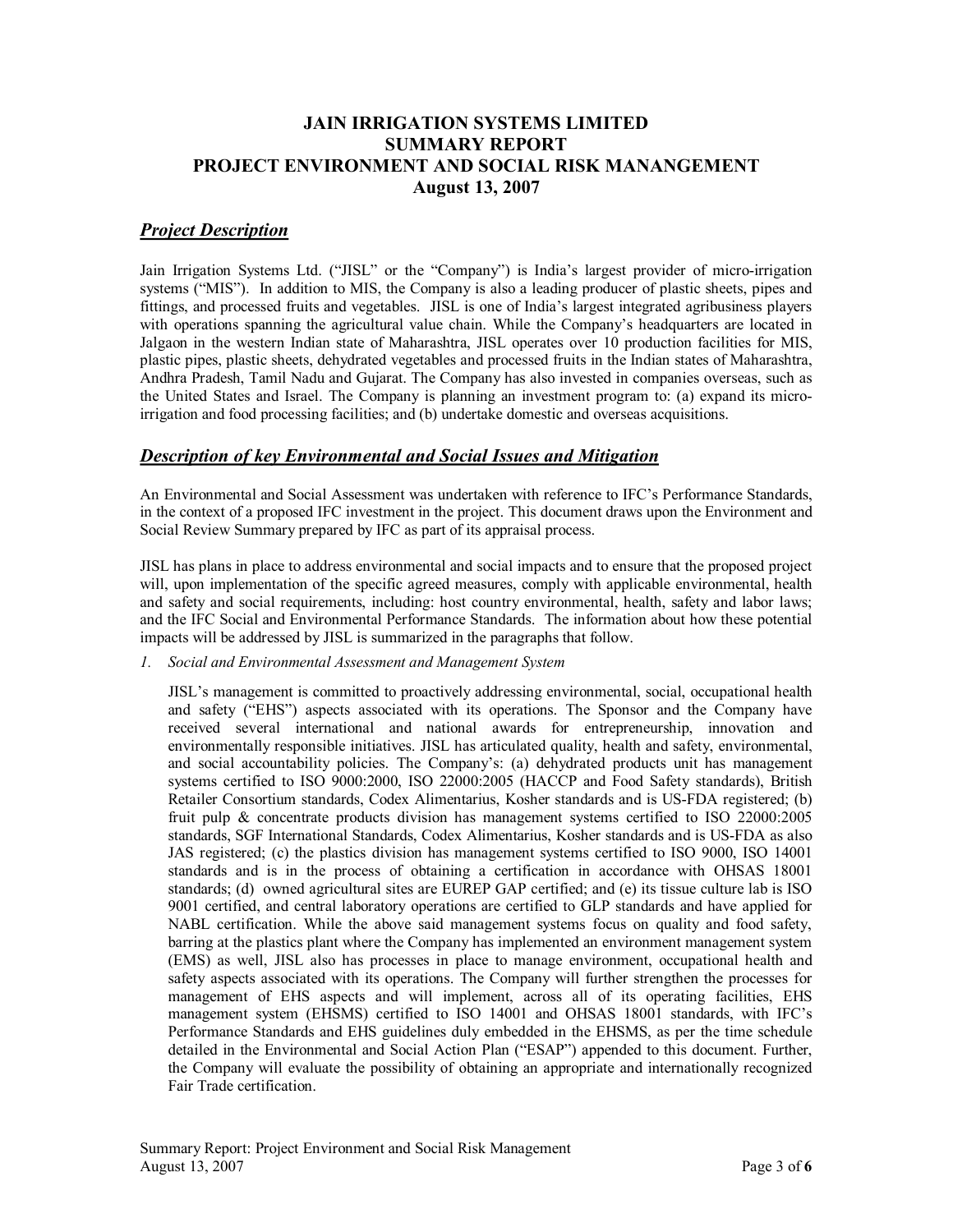JISL undertakes limited environment and social assessment (ESA), adequate for the nature of its operations and has management program in place to mitigate the identified impacts. However, while implementing the EHSMS, the Company will undertake a comprehensive ESA, identify the significant EHS impacts and risks associated with its operations, and implement management programs to minimize/mitigate the identified impacts. JISL will ensure that the management programs incorporate relevant provisions of IFC's Performance Standards and WBG/IFC EHS guidelines.

The Company has a procedure for external communication. The Company will as part of the EHSMS and in accordance with IFC Performance Standards, implement procedures for engaging with community on EHS aspects. The Company will also develop, implement and communicate to the contract farmers, a formalized grievance redress process, for receiving and responding to contract farmers grievances. The Company's contract farming program includes provision of technical and financial support to farmers. Further, JISL, to promote efficient agronomic techniques in the farming sector, has undertaken several initiatives including: development and provision of high yield seeds; method and result demonstration for farmers; technical assistance on introduction of drip irrigation and watershed development; periodic meetings with farmers to discuss techniques to improve yield per hectare and impart training. The Company also has an active corporate social responsibility program in place, which includes: adoption of a village and provision of infrastructure like solar street lighting, primary health center, community hall, drinking water supply, watershed development; rainwater harvesting, scholarship to ecumenically backward children; financial support for medical purposes, recognition and reward to innovative farmers; and setting up of a Gandhi chair in the North Maharashtra University.

The Company has employed, inhouse fulltime qualified professionals, for oversight of EHS aspects. In its other facilities, the management representative for the quality and food safety management system also oversees EHS aspects. The Company will, at each of its plant/facilities and also at corporate level, employ fulltime and appropriately qualified EHS professionals to oversee implementation of and adherence to the EHSMS. The Company will, as part of the EHSMS, require its contractors to also adhere to JISL's EHS procedures and will implement a training program for contractor's labor. The Company has procedures for recording, investigation and reporting of EHS incidents. The Company will upgrade the incident monitoring and investigation process to include contractors'/contract labor as well. The Company has procedures in place for periodic monitoring and internal reporting of EHS performance on a monthly cycle.

#### 2. *Labor and Working Conditions*

JISL has a HR manual and manages labor working conditions under the state government's Model Standing Orders. The Model Standing Orders are generally consistent with PS 2 provisions and are displayed in the local language at plant premises. The Company has HR professionals deputed at each of its plants, who are responsible for communication of JISL's HR policies to employees and labor. Working conditions are communicated to employees and labor through their appointment letters, and in the orientation program. JISL has started putting in place a joint works council, comprised of both management and worker representatives, to receive and redress worker concerns. The Company will implement the joint works council process across all of its facilities. The Company will review IFC's Performance Standard 2 (PS2) and will, as per the time schedule indicated in the ESAP, articulate policies and procedures, to make its HR practices consistent with IFC's PS2 provisions. Towards this, the Company will engage a third party to: (a) review the existing HR policies, procedures and practices against PS2 provisions; and (b) develop an action plan, for development and implementation of policies and procedures where required, that are consistent with PS2 provisions.

The Company will, going forward, manage occupational health and safety through its OHSAS 18001 certified management system. In the interim, the Company will upgrade the status of occupational health and safety on its manufacturing premises particularly: fire safety system, emergency response, safety signage and exits; ventilation; guarding of moving parts; health hazard identification and control; and occupational health evaluation and monitoring. The Company has put in place safety committees comprised of both worker and management representatives, which meet on a quarterly cycle to develop and implement corrective action plans. JISL will put in place safety committees at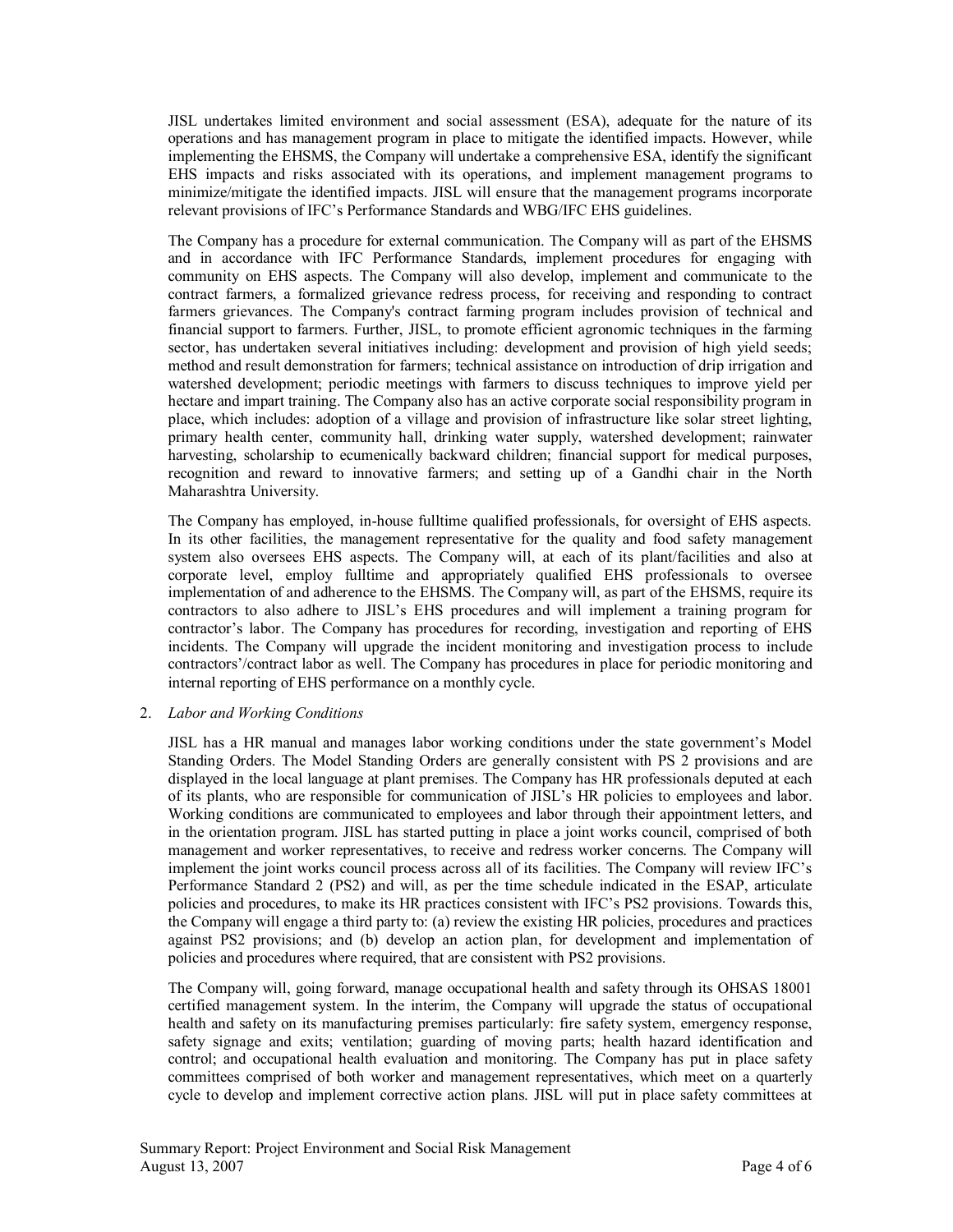each of its manufacturing facilities. While JISL provides personal protective equipment (PPE) to all employees, its usage by workers including contract labor, needs to be improved. The Company will implement a company wide safety training program and EHS induction training for all new employees, labor (including contract labor), entering a company facility. JISL ensures that doctors/para-medical staff and ambulance are available at all of its facilities. While JISL undertakes annual workplace air quality monitoring, the Company will, as per the timeframe indicated in the ESAP, undertake a benchmark workplace air quality monitoring program at its plastic processing plant, to demonstrate compliance with IFC's EHS guidelines.

#### 3. *Pollution Prevention and Abatement*

JISL will, going forward, manage environmental impacts of its operations as per the ISO 14001 certified EMS. The main business of the Company, MIS, promotes water conservation and pollution prevention. Further, the Company also assembles and markets solar heating and lighting systems. The Company has implemented various energy efficiency and resource conservation measures on its own premises including use of: solar heating and lighting systems; generation and use of biogas from domestic sewage and process effluents; use of treated effluent in irrigation on premises; bio-diesel production pilot and vermicomposting of non hazardous solid wastes with high organic content. At JISL's facilities in Jalgaon: there is an effluent treatment plant comprised of sequenced anaerobic and aerobic treatment and the treated wastewater meets host country requirements; domestic sewage is treated through septic tank and the overflow isled into the ETP; furnace oil based boilers have bag filters and the emissions to air meet host country requirements; there are diesel generator sets for backup power; hazardous ETP sludge and other hazardous wastes are disposed through authorized entities in a secure land fill or for regeneration or recycling; management of scrap and other non hazardous wastes needs to be upgraded though these are presently being segregated and sold to recyclers; and the refrigerant gases in refrigeration systems and chillers are in accordance with host country regulations on ozone depleting gases. Going forward, JISL will implement company wide procedures and measures to ensure that: facility emissions and discharges; ambient air quality and noise levels; management of hazardous materials, hazardous wastes and other wastes; specific water and energy consumption; use of refrigerant gases; and monitoring as also reporting program, are in accordance with both host country and IFC norms.

JISL undertakes contract onion farming on 4200 acres of land through 1700 contract farmers. The Company has processes in place to ensure pragmatic use of pesticides. Further, as part of its EHSMS, the Company will implement procedures to ensure that pesticides under WHO hazard class Ia, Ib and II are not used in its contract farming operations or on its premises. JISL will, develop and implement an Integrated Pest Management (IPM) and Integrated vector Management (IVM) program in its contract farming operations (as also on its own premises), to reduce reliance on synthetic pesticides. Further, the Company will also, implement a program to build farmer awareness on and to encourage farmers, to adopt IPM and IVM techniques. The Company uses Aluminum Phosphide and Methyl Bromide for export containers fumigation purposes only. While the Company has outsourced fumigation to agencies authorized by host country regulators, the Company will implement procedures to ensure that such agencies carryout fumigation in accordance with international good practices, to mitigate risk of occupational exposure to these fumigants

#### 4. *Community Health, Safety and Security*

The Company uses equipment and infrastructure that meet good industry practices. The Company will, as part of the EHSMS, put in place procedures to: assess potential community impacts of its projects and operations; mitigate identified risks and impacts including risk of uncontrolled release of hazardous materials from its operations or in hazardous material transport. Further, the Company will prepare and implement an onsite and offsite Disaster and Emergency Management Plan, and link it to the district emergency response plan.

The Company employs security, which is unarmed. The Company implements procedures for ensuring that: past records of security personnel employed are screened; and security personnel have clear objectives and permissible actions laid out. Further, the company will, as per the timeframe indicated in the ESAP, implement procedures so that security personnel are trained in avoidance of human rights